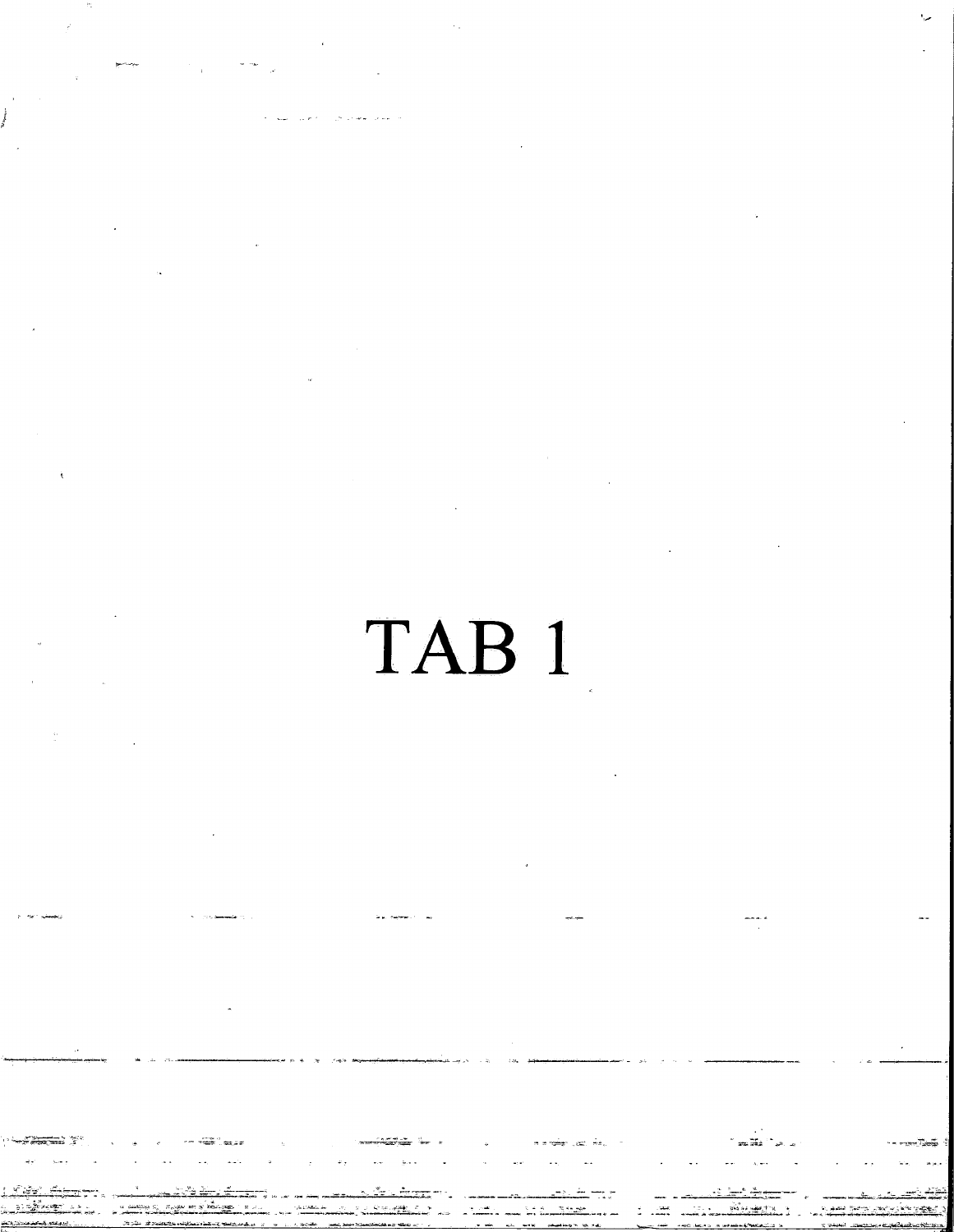|--|--|

1.01%  $_{\odot}$ 

# City of Palmetto Agenda Item

Meeting Date

 $11/1/10$ 

| Presenter:                                                                                                                                                                                                                                                                                                                                                                                                                                                                                                                                                                                                                                                                                                                                                                                                                                                       | <b>Jim Freeman</b>                                                                                                                                    | Department:                                       | <b>City Clerk</b>                                          |        |  |  |
|------------------------------------------------------------------------------------------------------------------------------------------------------------------------------------------------------------------------------------------------------------------------------------------------------------------------------------------------------------------------------------------------------------------------------------------------------------------------------------------------------------------------------------------------------------------------------------------------------------------------------------------------------------------------------------------------------------------------------------------------------------------------------------------------------------------------------------------------------------------|-------------------------------------------------------------------------------------------------------------------------------------------------------|---------------------------------------------------|------------------------------------------------------------|--------|--|--|
|                                                                                                                                                                                                                                                                                                                                                                                                                                                                                                                                                                                                                                                                                                                                                                                                                                                                  |                                                                                                                                                       |                                                   |                                                            |        |  |  |
| Title:<br><b>Budgetary Policy</b>                                                                                                                                                                                                                                                                                                                                                                                                                                                                                                                                                                                                                                                                                                                                                                                                                                |                                                                                                                                                       |                                                   |                                                            |        |  |  |
|                                                                                                                                                                                                                                                                                                                                                                                                                                                                                                                                                                                                                                                                                                                                                                                                                                                                  |                                                                                                                                                       |                                                   |                                                            |        |  |  |
|                                                                                                                                                                                                                                                                                                                                                                                                                                                                                                                                                                                                                                                                                                                                                                                                                                                                  |                                                                                                                                                       |                                                   |                                                            |        |  |  |
|                                                                                                                                                                                                                                                                                                                                                                                                                                                                                                                                                                                                                                                                                                                                                                                                                                                                  | PROBLEM: To approve the establishment of a formal budget policy. To ensure the fiscal stability of the<br>City and provide guidelines for City Staff. |                                                   |                                                            |        |  |  |
| BACKGROUND: On August 2, 2010 the City Commission discussed the proposed Budget Policy in the<br>workshop. The City Attorney has reviewed, proposed and approved language changes. Staff is<br>recommending approval of the attached resolution to establish Resolution 2010-22 Budgetary Policy. This<br>policy is being submitted to City Commission to establish goals, objectives, guidelines and rules staff will<br>follow when developing budget. Also, the City submitted its 2010 Budget for the Distinguished Budget<br>Presentation Award. It is required that this document include all financial and budget policies used by the<br>City in its development of the budget. This award was received by the city, however several comments<br>were made concerning the goals and objectives, and strategic planning portion of the budgeting process. |                                                                                                                                                       |                                                   |                                                            |        |  |  |
| This policy addresses general budget policies, utilizing fund balance in budgeting, operating and capital<br>budgets, long and short term strategic planning, forecasting revenues and expenses, and the process of<br>submitting the budget to Commission. It documents many procedures that are currently being performed<br>and defines the scope and structure of the budget. There are three major areas - utilization of fund<br>balance, reserves for capital acquisitions and carry forward encumbrances - have been defined and has<br>been given careful consideration.                                                                                                                                                                                                                                                                                |                                                                                                                                                       |                                                   |                                                            |        |  |  |
| Two changes have occurred in this policy document - 1) Section 5E - The carried-forward encumbrances<br>will be budgeted through a budget amendment brought to Commission in October of the subsequent year<br>and must be balanced in the manner originally stated. 2) Section 5J - The specific cost centers have been<br>removed to allow for any future changes deemed necessary and the percentage has been removed.                                                                                                                                                                                                                                                                                                                                                                                                                                        |                                                                                                                                                       |                                                   |                                                            |        |  |  |
|                                                                                                                                                                                                                                                                                                                                                                                                                                                                                                                                                                                                                                                                                                                                                                                                                                                                  | Other track changes indicate changes suggested by the City Attorney and other clarifications in wording.                                              |                                                   |                                                            |        |  |  |
| <b>Budgeted</b><br>Amount:                                                                                                                                                                                                                                                                                                                                                                                                                                                                                                                                                                                                                                                                                                                                                                                                                                       | <b>Budget Page</b><br>\$0.00<br>$No(s)$ :                                                                                                             | <b>Available</b><br>Amount:                       | <b>Expenditure</b><br>\$0.00<br>Amount:                    | \$0.00 |  |  |
| <b>Additional Budgetary</b><br>Information:                                                                                                                                                                                                                                                                                                                                                                                                                                                                                                                                                                                                                                                                                                                                                                                                                      | To establish budgetary policy                                                                                                                         |                                                   |                                                            |        |  |  |
| Funding<br>Source(s):                                                                                                                                                                                                                                                                                                                                                                                                                                                                                                                                                                                                                                                                                                                                                                                                                                            | N/A<br><b>Sufficient</b><br>⊠ Yes<br><b>Funds</b><br>$\Box$ No<br>Available:                                                                          | <b>Budget</b><br><b>Amendment</b><br>Required:    | $\Box$ Yes<br>⊠ No<br>Source:                              |        |  |  |
| <b>City Attorney</b><br>Reviewed:                                                                                                                                                                                                                                                                                                                                                                                                                                                                                                                                                                                                                                                                                                                                                                                                                                | □ Yes<br><b>Advisory Board</b><br>$\square$ No<br><b>Recommendation:</b><br>$\boxtimes$ N/A                                                           | $\square$ For<br>$\Box$ Against<br>With:<br>⊠ N/A | <b>Consistent</b><br>$\Box$ Yes<br>□ No<br>$\boxtimes$ N/A |        |  |  |
| Potential<br>Motion/<br>Direction<br>Requested:                                                                                                                                                                                                                                                                                                                                                                                                                                                                                                                                                                                                                                                                                                                                                                                                                  | To approve Resolution 2010-22, Budgetary Policy.                                                                                                      |                                                   |                                                            |        |  |  |
| <b>Staff Contact:</b>                                                                                                                                                                                                                                                                                                                                                                                                                                                                                                                                                                                                                                                                                                                                                                                                                                            | Karen Simpson                                                                                                                                         | Finance                                           |                                                            |        |  |  |
| <b>Attachments:</b>                                                                                                                                                                                                                                                                                                                                                                                                                                                                                                                                                                                                                                                                                                                                                                                                                                              | Proposed Budgetary Policy                                                                                                                             |                                                   |                                                            |        |  |  |
|                                                                                                                                                                                                                                                                                                                                                                                                                                                                                                                                                                                                                                                                                                                                                                                                                                                                  |                                                                                                                                                       |                                                   |                                                            |        |  |  |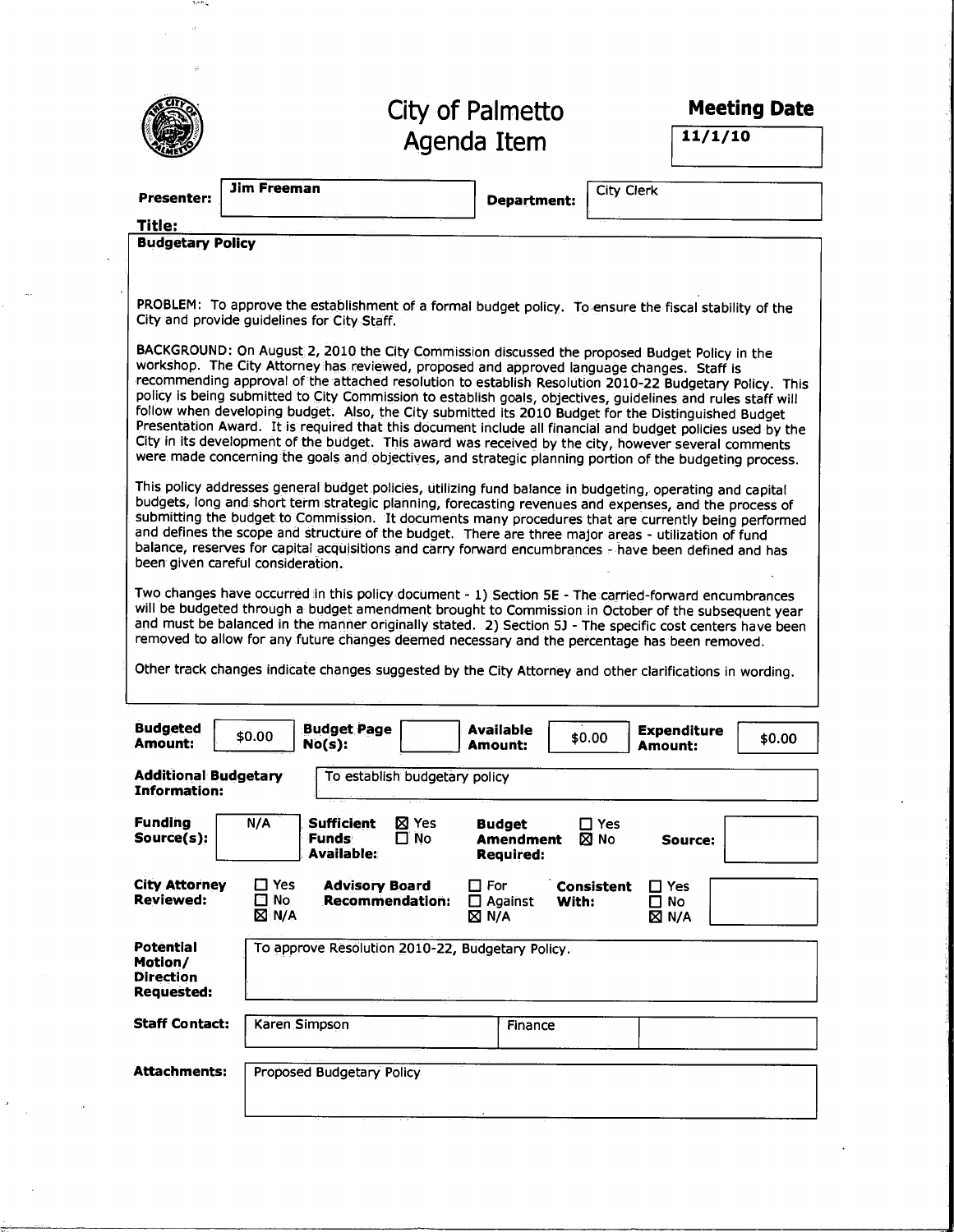# RESOLUTION 2010-22 BUDGETARY POLICY

### A RESOLUTION OF THE CITY COMMISSION OF THE CITY OF PALMETTO FLORIDA TO ESTABLISH POLICY SETTING GUIDELINES FOR THE ESTABLISHMENTOF THE CITY <sup>S</sup> BUDGET FOR THE PURPOSES OF ENSURING THE FINANCIAL STABILITY OF THE CITY

Whereas, the City Commission, in and for the City of Palmetto, Florida, hereinafter referred to as "Commission", endorses sound financial policies and practices; and

Whereas, the Commission has determined that a Budget Policy tailored to the particular needs of the City is the most responsible way to provide guidelines for the budgeting and management of public funds of the City and to maintain the financial strength; and

Whereas, it is essential that the Commission establish a Budget Policy to provide guidelines for the (1) general outlining of the fund structure, forecasting and basis of budgeting,  $(2)$  utilization of fund balance in budgeting,  $(3)$  preparation, administration and measurement of the operating budget, (4) budgeting and utilization of city revenues, (5) preparation, funding and administration of the capital improvement plan, and (6) the submission of the budget to and the passage of the budget by City Commission

# NOW, THEREFORE, BE IT RESOLVED BY THE CITY COMMISSION OF THE CITY OF PALMETTO

## **SECTION 1: FINDING OF FACT**

The above-referenced "WHEREAS" clauses are adopted herein as findings of fact.

#### **SECTION 2: PURPOSE**

The purpose of this policy is to set forth the budgetary objectives and parameters for the management of public funds of the City of Palmetto, Florida (hereinafter "City"). The budget is a dynamic rather than static plan and will require periodic adjustments and amendments. Therefore, These policies are designed to ensure the prudent management of public funds, the availability of operating and capital funds when needed and guidelines for the long term planning for the budgeting of future revenues and expenditures

#### **SECTION 3: GENERAL BUDGET POLICIES**

The City of Palmetto and the Commission is responsible to its citizens to carefully account for all public funds, to manage City finances wisely and to plan for the adequate funding of services desired by the public. This includes the provision of services and maintenance of facilities This Budget Policy is designed to establish guidelines for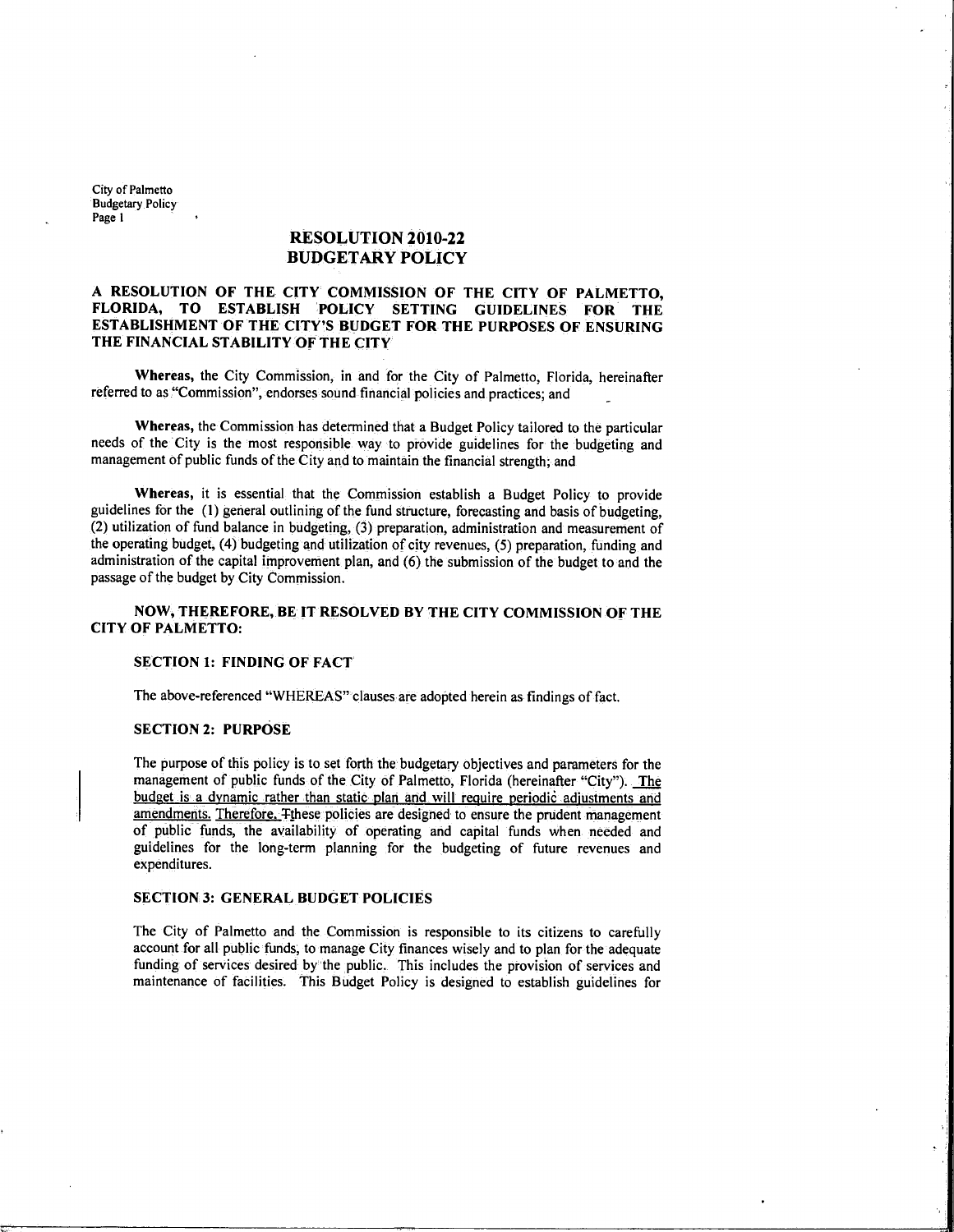budgeting practices that will ensure the fiscal stability of the City and provide guidelines for City staff

The City's goal will be to adopt operating budgets where current revenues equal or exceed anticipated expenditures. All departments supported by the resources of this City must function within the limits of the financial resources identified or available specifically to them. A balance must be struck between revenues and expenditures, so that the public can realize the benefits of a strong and stable government. Temporary shortages, or operating deficits, can and do occur, but they are not tolerated as extended trends

#### A. SCOPE

This policy applies to all appropriated or budgeted, funds which are the responsibility and under the management of the City of Palmetto, its Finance Department and the Department Heads

# **B. FINANCING CURRENT COSTS**

Current costs shall be financed with current revenues, including the use of authorized fund balances. The City shall strive to avoid short-term borrowing to meet cash flow requirements. However, the City may enter into short-term borrowing with City Commission's approval should a need arise.

# C. BUDGET STRUCTURE AND OBJECTIVE BY TYPE OF FUND

Governmental Funds - Subject to annual appropriation

- 1. General Fund The annual budget for the General Fund shall provide for general government operations of the City and maintain working capital necessary for the City's financial health and stability.
- 2. Special Revenue Fund(s) The City adopts annual budgets for each special revenue fund that demonstrates any legally restricted revenue sources are used consistent with the applicable laws and/or regulations. The following funds are considered special revenue funds to the City
	- a. Community Redevelopment Agency Fund  $(CRA)$  accounts for the rehabilitation, conservation and redevelopment of certain slum or blighted areas of the City. This fund receives revenue primarily from tax increment financing from the City and Manatee County
	- $b.$  Road and Bridge Fund  $-$  accounts for the construction, maintenance, repair and replacement of the City's streets roads and bridges. Financing is provided primarily through motor fuel taxes
- $\frac{3}{2}$  Capital Projects Fund(s) The City adopts project budgets for its governmental capital GIP projects in the capital projects fund. These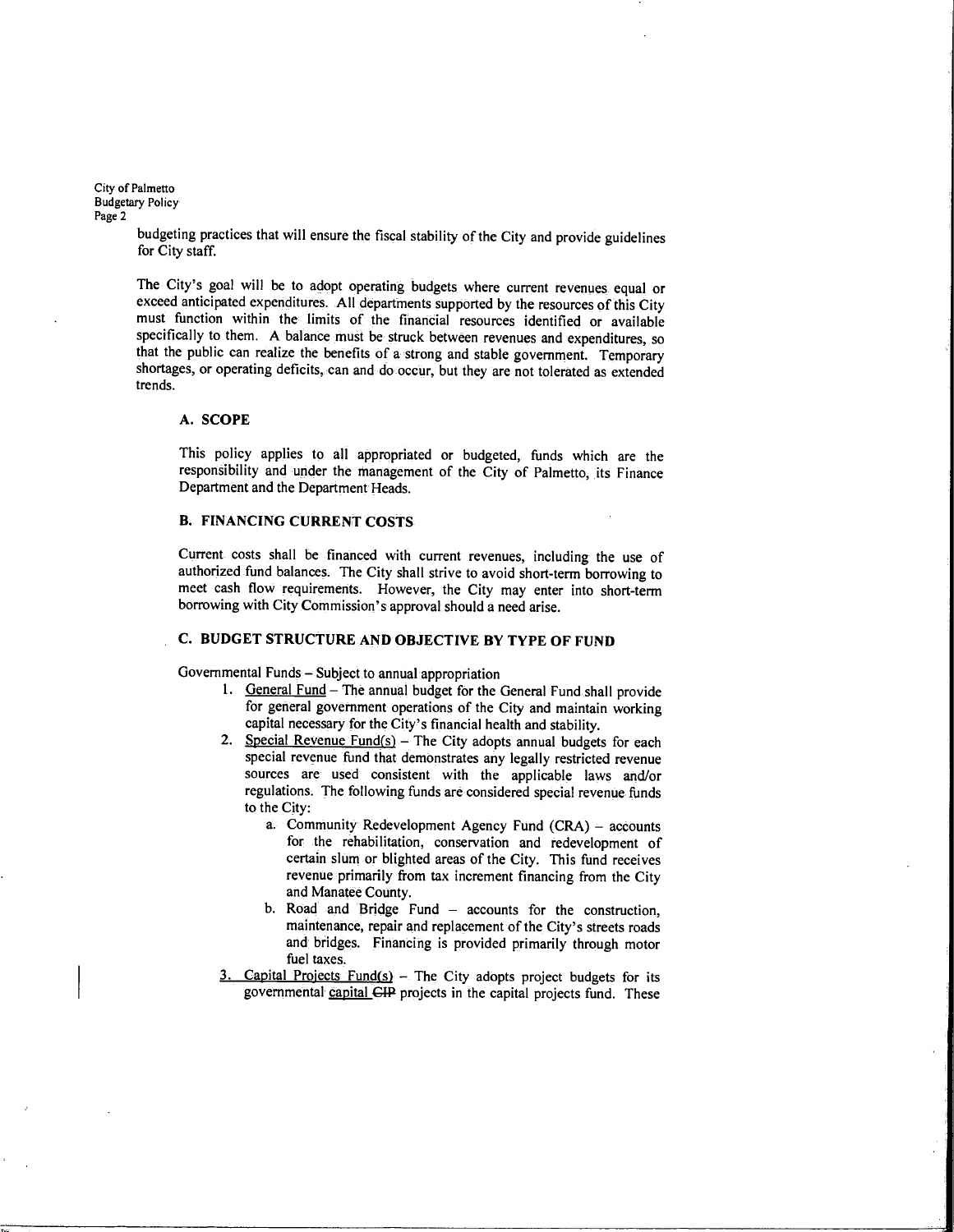> adopted appropriations do not lapse at the end of a fiscal year; rather they remain in effect until project completion or re-appropriation by City Commission. The City has two capital projects funds:

- a. CIP Fund accounts for the development and construction of ---- [Formatted the projects included in the City's five-year capital improvement plan.
- 3-b. CRA Capital Projects Fund accounts for the activity and transactions associated with the capital projects funded by the CRA

Enterprise Funds - Subject to annual appropriation

<sup>A</sup> business approach is used in budgeting for enterprise funds and although generally accepted accounting principles (GAAP) do not require the City to adopt budgets for enterprise funds, it is the City's policy to do so in order to monitor revenues and control expenses. Enterprise funds shall be self supporting whenever possible and subsidized losses will be minimized when breakeven is not possible. The City's four enterprise funds are as follows

- 1. Solid Waste Fund accounts for the provision of garbage and trash collection to the City
- 2. Water and Sewer Fund accounts for the provision of water and sewer service to the City and certain surrounding areas.
- 3. Stormwater Fund  $-$  accounts for the operation of a stormwater utility to improve stormwater drainage throughout the City.
- 4. Reuse Water Fund accounts for the operation of a reclaimed water utility to provide reclaimed water for irrigation in the City

Internal Service Funds - Not subject to annual appropriation

Internal service funds accounts for services provided to other departments within the City on a cost reimbursement basis. These services include general health and life insurance benefits and payroll liabilities. These funds operate on a self-supporting basis and include:<br>1. Medical Insurance Fund – accounts for rev

- $Medical$  Insurance Fund  $-$  accounts for revenues and expenses associated with the employee's health and life insurance benefits. Revenues are contributions from the City and its employees through payroll activities. Expenses are the insurance premiums and closely match revenues
- 2. Payroll Liabilities Fund accounts for payroll type expenses associated with payroll taxes and supplemental benefits. Revenues are primarily from payroll deductions from employees and employer benefits

Fiduciary Funds – Not subject to annual appropriation

Fiduciary Funds report the pension trust funds which account for the activities of the Police and General Employees Pension plans. These funds accumulate resources for pension benefit payments to qualified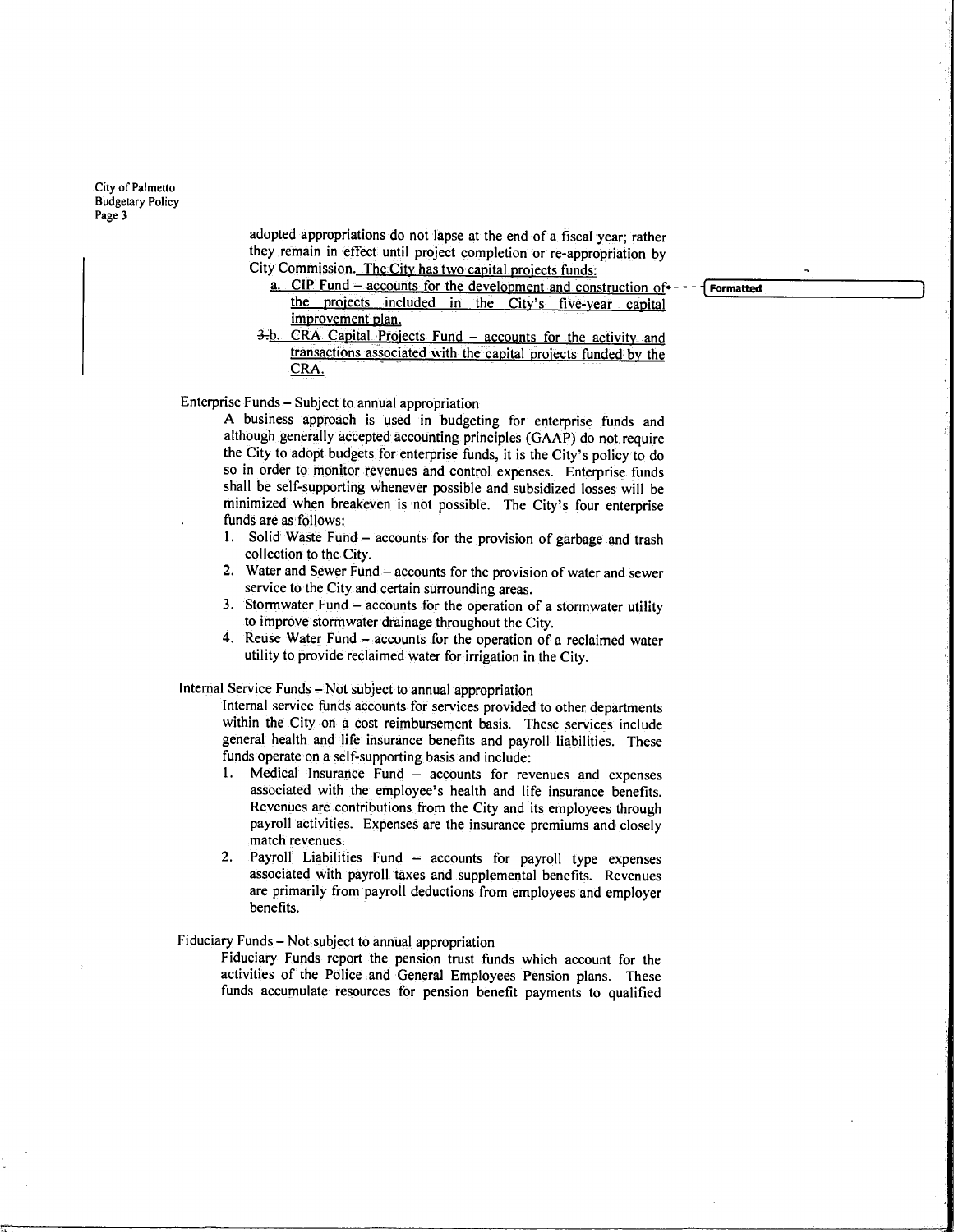> employees and are overseen by separate pension trustee boards which contract with third-party managers for the investment and management of pension funds

# D. BALANCED BUDGET

The budget shall be balanced for each budgeted fund. A balanced budget is defined as total anticipated revenues plus any portion of fund balance (see Section II below) that is designated as a budget-funding source shall equal, or be greater than, total estimated expenditures for each fund.

#### E. BASIS OF BUDGETING

Modified Accrual Basis for Governmental Funds - All Governmental Funds (General Fund, Special Revenue Funds, and Capital Project Funds) are reported in the Comprehensive Annual Financial Report (CAFR) and budgeted during the year using the modified accrual basis of accounting Modified accrual is essentially accrual accounting, modified to recognize the governmental environment and unique accounting measurement objectives. Revenues are generally recognized during the fiscal year when they are quantifiable, measurable and there is <sup>a</sup> reasonable expectation that they will be collected during that period. In most cases, expenditures are recorded when the good or service is actually delivered, regardless of when the funds are disbursed. As a budgetary control measure, the funds will be encumbered, and the available budget reduced when the good or service is ordered

Accrual Basis for Enterprise Funds - Enterprise Funds (Solid Waste, Water and Sewer, Stormwater and Reuse funds) are reported in the CAFR and budgeted during the year using the accrual basis with certain differences as listed below Revenues are budgeted based on the measurable amount expected to be "earned" during the fiscal year. Expenditure estimates are developed for all expenses anticipated to be "incurred" during the fiscal year. Revenue is recognized when earned and expenditures are recognized when incurred. Transactions are recorded when they occur - regardless of when cash is received or disbursed. This is essentially the same method used in the private sector; however there are a few differences:

- 1. Capital expenditures and debt principal are budgeted as appropriations
- 2. Compensated absence accruals and depreciation costs are not budgeted as they are non cash items

#### F. FORECASTING

The City will strive to develop and annually update a mid-range (three to five year) financial forecasting system, which will include projections of revenues, expenditures, future costs and financing of capital improvements and other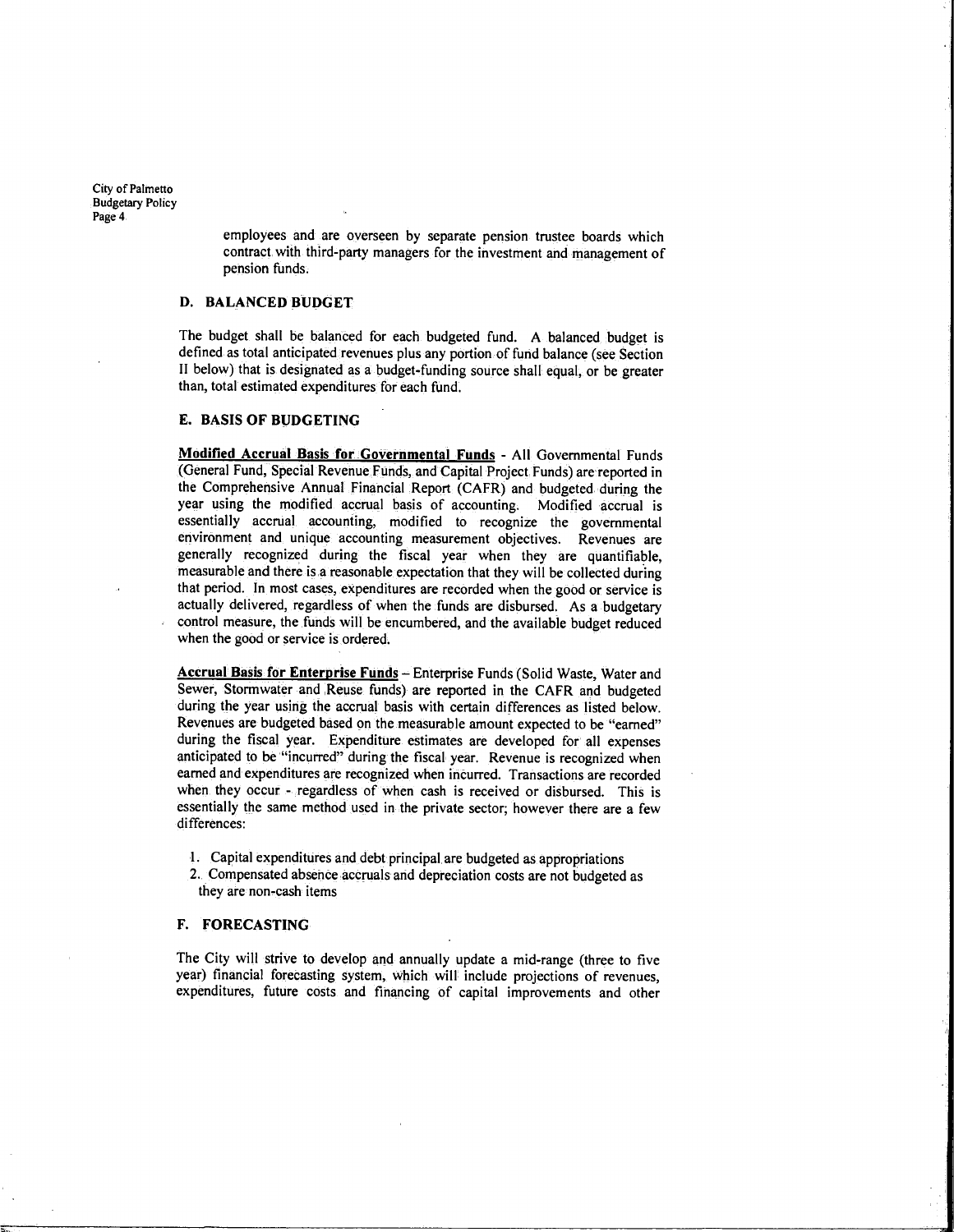> projects that are included in the capital budget and the operating budget.A multiyear forecast of combined revenues and disbursements will be developed and updated periodically. Individual and aggregate revenue categories, as well as expenditures, will be projected by revenue and/or expenditure type. Historical growth rates, inflation assumptions, and City expenditure priorities will all be used in developing the forecast. This tool is used as a planning document for developing the budget guidelines and for evaluating the future impact of current year decisions

#### SECTION 4. UTILIZATION OF FUND BALANCE

#### A. DEFINITION OF FUND BALANCE/NET ASSETS

Fund balance and/or net assets are the result of the previous fiscal year's beginning cash balance plus revenues received minus actual expenditures. It includes unallocated resources that may be used to fund new projects/programs as well as unspent allocated funds, which will be carried forward to fund those existing projects/programs. Fund balance is adjusted for inventory and other noncash assets and liabilities

#### **B. FUND BALANCE RESERVES**

The City's approved fund balance policy requires a minimum of three months and a maximum of six months of the current year's expense budget to be held in reserve for unforeseen emergencies as a budget stabilization measure. The fund balance andor net assets are those balances listed as unreserved or unrestricted in the City's Comprehensive Annual Financial Statements (CAFR).

#### C. UTILIZATION OF FUND BALANCE IN EXCESS OF REQUIRED RESERVES

The City Commission may approve the use of fund balance once <sup>a</sup> fund has reached the required minimum reserve balance of three months of budgeted expenditures. The use of fund balance in excess of the minimum requirement may be approved for the following reasons

a. Funding a shortfall in the City's operating budget

If necessary, and in extreme circumstances, the City Commission may approve the use of fund balance for budget stabilization as <sup>a</sup> funding source for that fund's budget in any given year. The utilization of fund balance shall be deemed a use of one time revenues for budgeting purposes

b. Funding a Reserve for Capital Acquisitions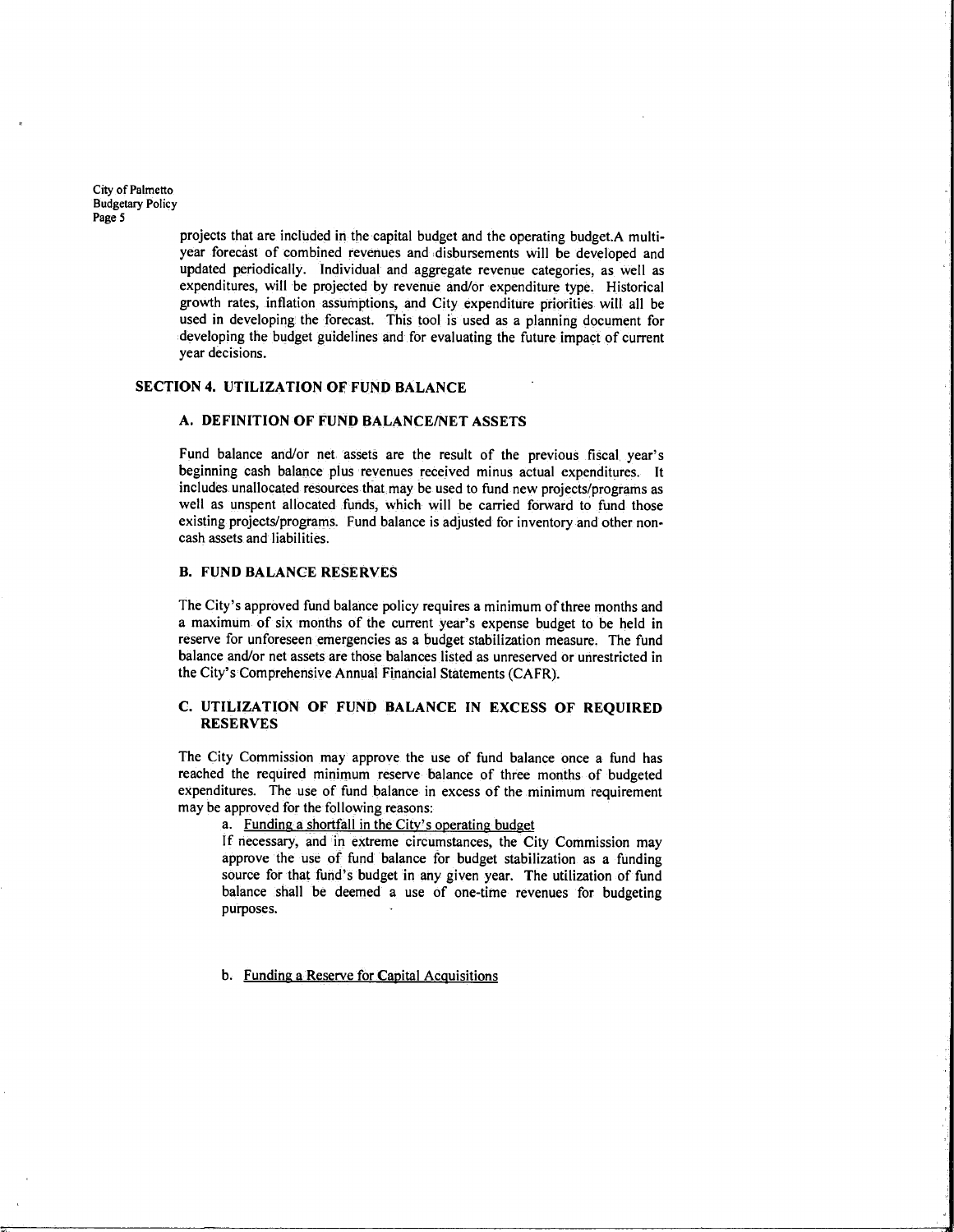> The City Commission may approve the use of fund balance to establish a reserve for capital acquisitions as outlined in Section II. D. These expenditures may be included in the City's CIP and/or the operating funds.

# D. RESERVES FOR CAPITAL ACQUISITIONS

Although <sup>a</sup> number of options are available for financing capital purchases and projects, including debt proceeds and grants, it shall be the policy of the City to balance the use of these funding sources against the ability to utilize current revenue and excess fund balance reserves. The City Commission shall continue to emphasize the importance of maintaining <sup>a</sup> balance between pay as you go financing and debt financing for capital projects Financing capital projects and purchases on a pay-as-you-go basis from current revenues indicates the City's intent to show purposeful restraint in incurring long-term debt. The decision for using current revenues to fund a capital project is based on the merits of the particular project in relation to an agreed upon set of criteria.

In an effort to enable the City to fund capital projects without incurring additional debt, and when sufficient current revenues are not available, reserves for capital acquisitions may be established as needed upon City Commission approval. These reserves can only be established in each fund which has met the minimum fund balance reserve requirements and will be increased only to the extent that the minimum fund balance reserve is maintained. Reserves may be established in each eligible fund from the fund balance/net assets in excess of the minimum required stabilization reserve. The Capital Acquisition Reserve may be added upon each year using one or more of the following funding sources

- a. The total or a percentage of, depreciation expenses in the Enterprise funds as stated in the annual CAFR
- b. The total net change in fund balance or change in net assets as stated in the annual CAFR Fund Statements
- c. The excess of fund balance over minimum requirements as approved and assigned by City Commission during the budget process.
- d. A specific amount in excess of the minimum requirement as approved and assigned by City Commission during the budget process.

#### E. REPLENISHMENT OF INSUFFICIENT RESERVES

In the event that a fund's fund balance reserve is reduced below minimum requirements due to the use of fund balance/net assets, allocation to the capital acquisition reserve, an unforeseen reduction in fund balance or any combination. the City Commission may approve any of the following measures to replenish the reserve

a. Reduction of the Reserve for Capital Acquisitions by an amount needed to re-establish the minimum requirement provided the capital reserved funds have not been obligated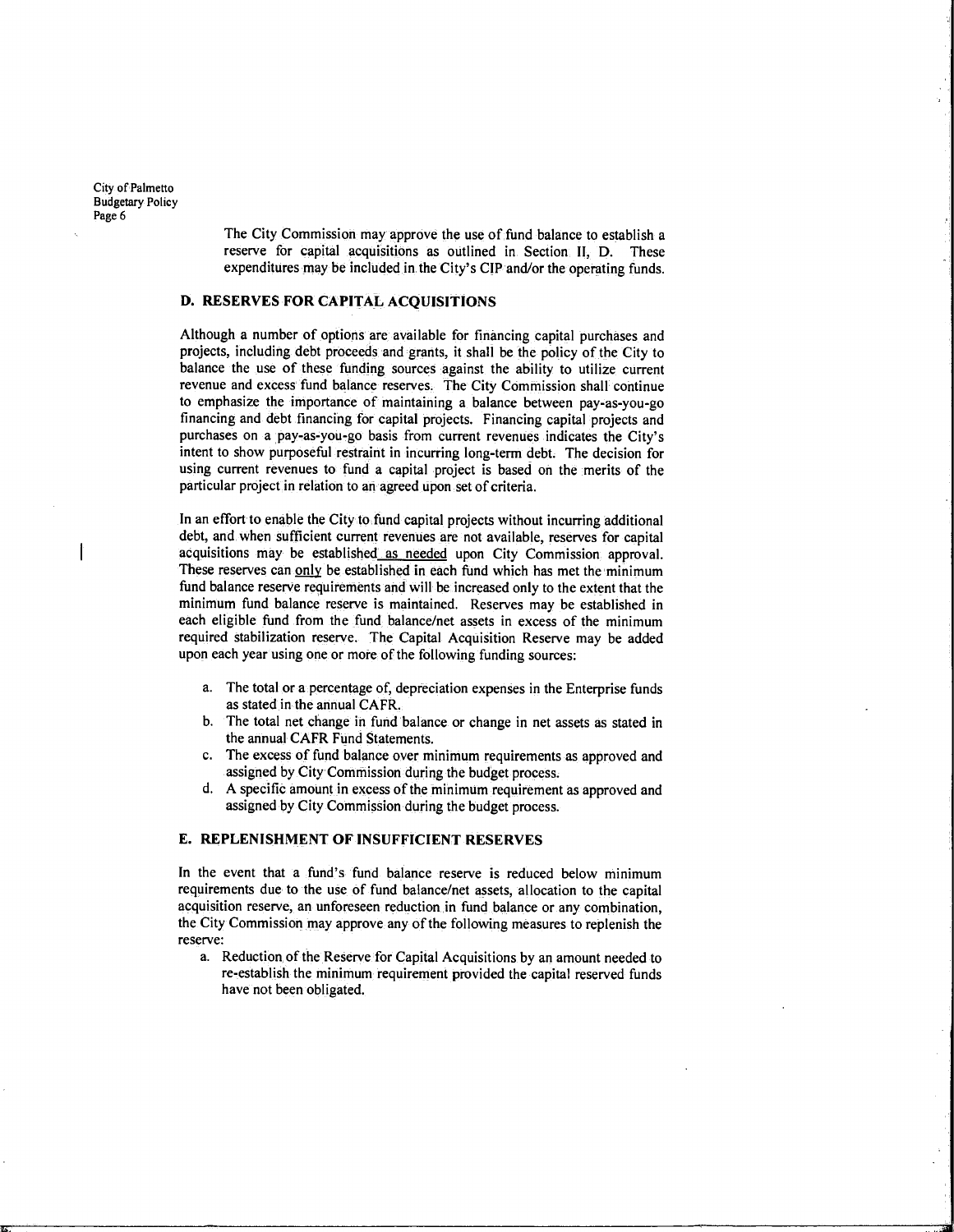- b. Amend current year budget to allow for additional funds to be allocated to the fund balance reserve and to return it to the minimum required amount.
- Take no corrective action due to timing or immateriality of the shortage in the fund

#### **SECTION 5. OPERATING BUDGET**

The operating budget shall be prepared on an annual basis and include those funds detailed in Section I that are subject to annual appropriation. Prior year actual data will be provided as reference data, with the current year budget and projection of expenditures

# A. LEVEL OF BUDGET ADOPTION AND CONTROL

All budgets shall be adopted at the legal level of budgetary control, which is the cost center (department) level within each individual fund. See Section III G for the process to amend the budget.

# **B. DEPARTMENTAL APPROPRIATIONS/BUDGET**

The budget shall be developed based upon "line-item" expenditures within each department (City Hall, Police Department, Public Works and CRA) and cost center. This type of budget focuses on categories of expenditures such as personnel services, contractual services, supplies, equipment, etc. within each department. Each cost center's budget in each fund shall be detailed within the budget document

#### **C. BUDGET PREPARATION CATEGORIES**

The Finance and Human Resource Departments will be responsible for submitting and loading budget information associated with general personnel wages and benefits for all cost centers. The Police Department will be responsible for submitting budget specifically associated with sworn officers such as incentive pay. All departments are responsible for overtime budgets

Each department shall submit operating budget requests for current services necessary to provide the same level of service for the upcoming year that is currently being provided and expanded services associated with new services, additional personnel or new capital projects/equipment. These budgets typically include operating and capital expenses with certain exceptions. The Finance Department will be responsible for submitting, and loading budget information, for insurance, debt service and lease payments for all cost centers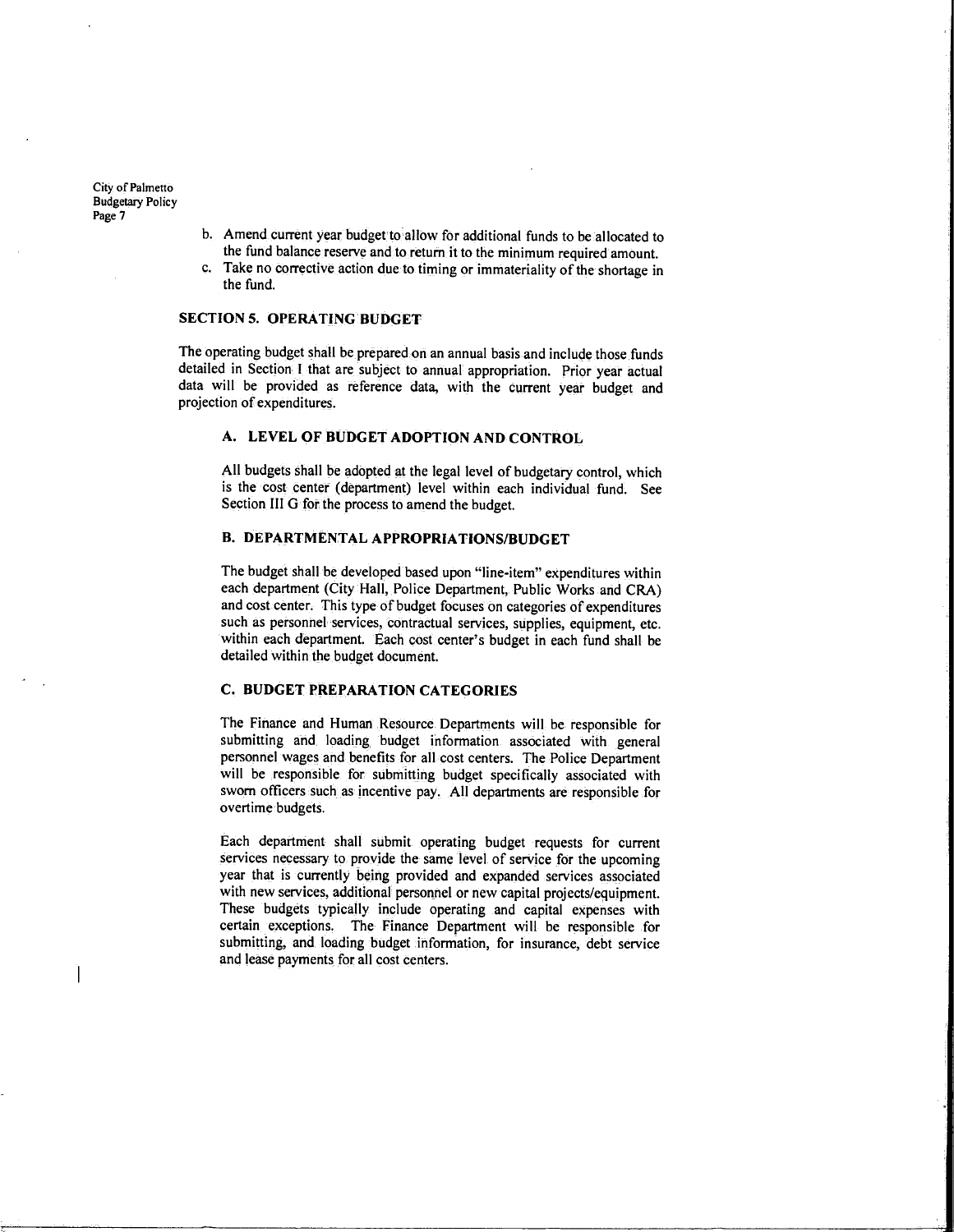#### D. PERFORMANCE MANAGEMENT/MEASURES

A key responsibility of the City is to develop and manage programs services and their related resources as efficiently and effectively as possible and to communicate the results of these efforts to its citizens Performance management and measures, when linked to the City's mission, goals, objectives and the budget and strategic planning process, can assess accomplishments on an organization-wide basis. When used in conjunction with the long-term planning and goal setting, meaningful performance measurements can assist govemmentofficials and citizens in identifying financial and program results, evaluating past resource decisions, and facilitating qualitative improvements in future decisions regarding resource allocation and service delivery

In addition to the line item budget, the budget document shall include performance management and measurement information. Each cost center will develop its mission statement and goals to support the City's strategic and financial plans. Performance measures will be identified, tracked, analyzed and reported for each cost center to assess the level of success in achieving the cost center's mission and goals.

# E. STATUS OF ENCUMBRANCES AT YEAR END

It is the City's desire to keep encumbrances carried forward from prior years to a minimum since these can have <sup>a</sup> negative impact on the balanced budget in the subsequent year. However, it is not the City's intention to automatically close all encumbrances at the end of year regardless of its status. An evaluation process throughout the year will be established to ensure that a cost center's budget is not unnecessarily encumbered and carried forward to the next budget year

All encumbrances will be reviewed by the cost centers quarterly. Purchasing and Finance will review all open encumbrances for completion status by September  $1<sup>st</sup>$  of each fiscal year. Encumbrances for cost centers which are not expected to be completed and/or received during the fiscal year and are not supported by a signed contract will be evaluated by Purchasing and Finance for status. All encumbrances not required to be carried forward into the next budget year will be closed and liquidated Encumbrances for grants and capital projects will be automatically carried into the next fiscal year along with the identified funding source Approved capital projects, will be reappropriated and modified according to the CIP detail sheet adopted by City Commission. All budget for any encumbrances carried forward to the new budget year must be included in the balanced budget through the approval of a budget amendment no later than October of the subsequent budget year. Fund Balance may be used as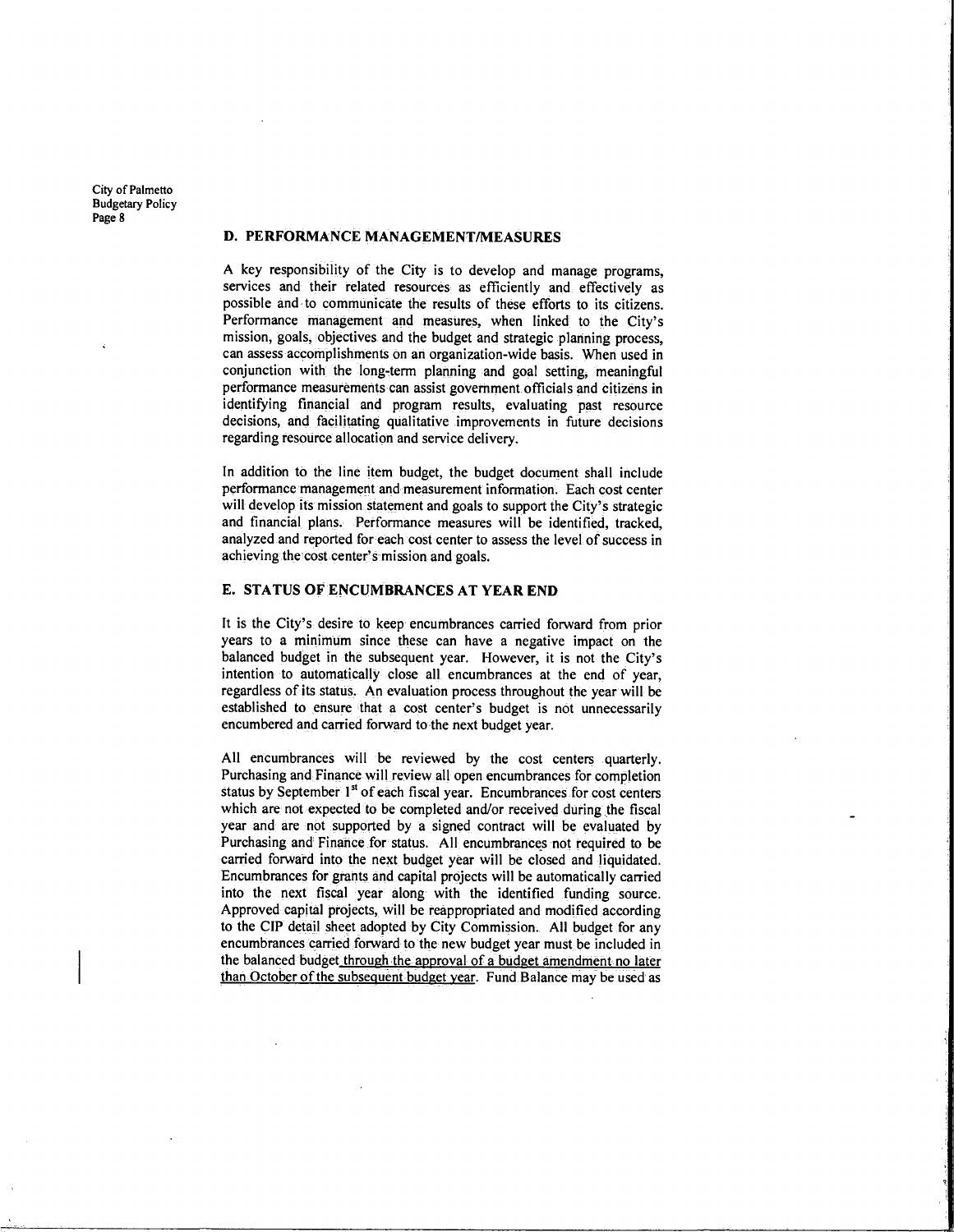> funding only if the fund meets the minimum requirements of the Fund Balance Policy or by approval of City Commission.

#### F. BUDGET CONTROL REPORTS

The City's Finance Department shall maintain a system of budgetary control reports to assure adherence to the budget. The Finance Department will prepare and distribute to City Commission and its departments, timely monthly financial reports comparing actual revenues and outstanding encumbrances and expenditures with budgeted amounts

<sup>A</sup> quarterly review will be presented to City Commission outlining the budget status in each fund along with key issues affecting each fund Additional information will be provided on insurance, debt, investments and pension

#### G AUTHORIZATION OF BUDGET TRANSFERS AND AMENDMENTS

The budget is a dynamic rather than static plan, which requires adjustments and formal budget amendments as circumstances change The City Commission must approve all increases or decreases in total departmental, cost center or fund appropriations

Budget Amendments: Throughout or subsequent to each year, any necessary budgetary appropriations, including budgets for any projects authorized but not funded during the year, may be appropriated through a Budget Resolution. Such resolutions shall be balanced with additional revenues, reduced expenditures or fund balance for each fund and approved by City Commission

Budget Transfers: Department Heads must submit budget transfer requests transferring budget from one line item to another within the same cost center. All budget transfers into or out of the following expense line items require City Commission approval through <sup>a</sup> budget amendment

Personnel Insurance Contingency line items Debt Service Inter-fund transfers

Budget transfer requests are reviewed by the Finance Department and approved by the City Clerk. Transfers from appropriations that have been obligated, committed, or reserved for a designated purpose shall not be transferred until <sup>a</sup> formal de obligation occurs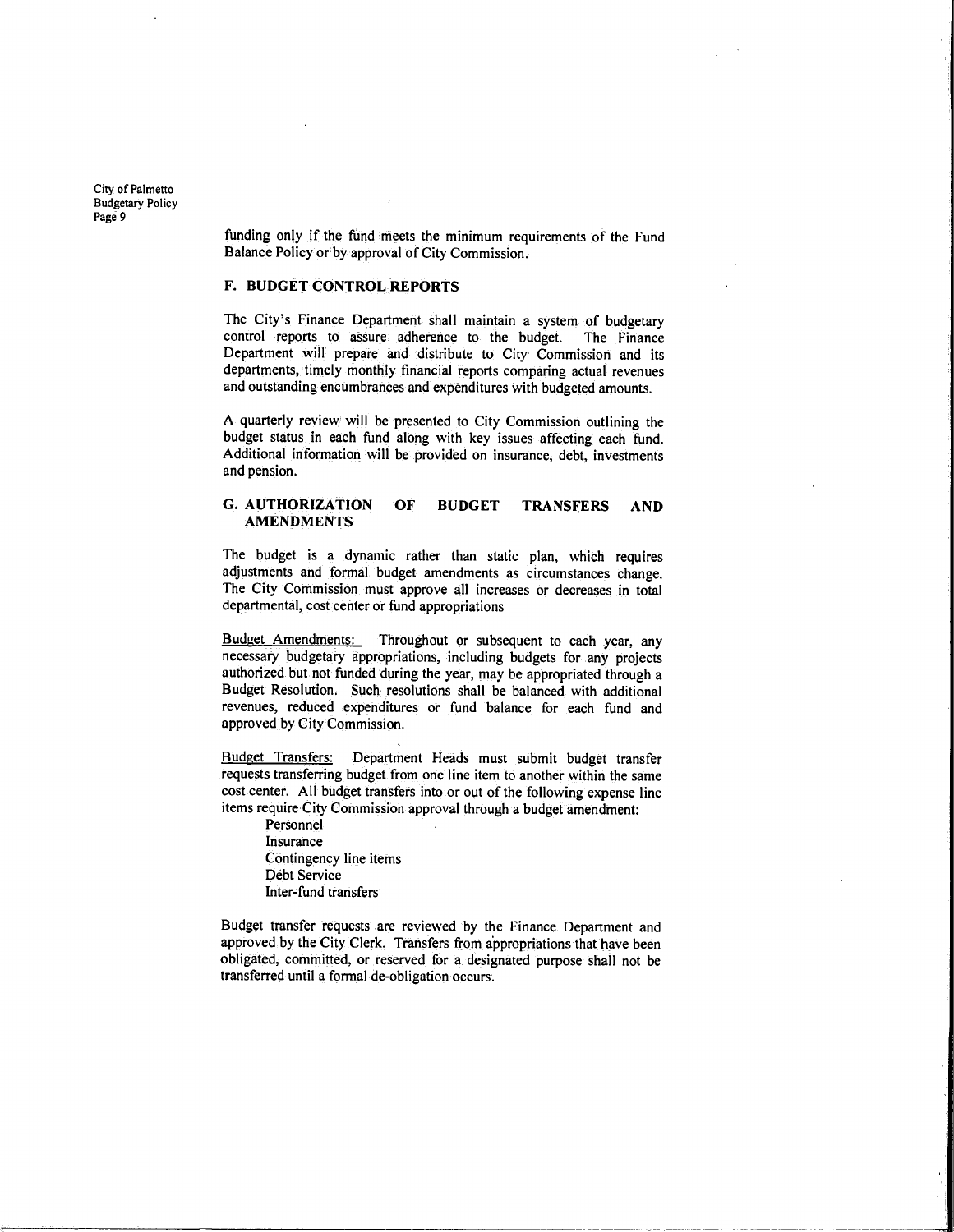#### H. CONTINGENCY LINE-ITEM

The City shall establish an appropriated contingency in all budgeted departments (City Hall, Police Dept., Public Works and CRA) in order to accommodate unexpected operational changes, legislative impacts, or other economic events affecting the City's operations which could not have been reasonably anticipated at the time the budget was prepared. Non budgeted funds shall not require <sup>a</sup> contingency appropriation

This contingency appropriation will be <sup>a</sup> separate line item within the budget. This amount shall be subject to annual appropriation. City Commission approval shall be required for all transactions within the contingency line item( $s$ ).

#### **I. CONTRIBUTIONS**

The City welcomes both unrestricted and restricted contributions compatible with the City's programs and objectives. Prior to becoming City property, any material contribution or donation must be accepted by City Commission. Any material contribution shall be appropriated by<br>City Commission prior to expenditure. Material contributions or<br>donations shall be defined as one-time monetary or personal property donations shall be defined as one-time monetary or personal property contributions or donations valued at \$5,000 or more of real property of any kind.

#### J. ADMINISTRATIVE SERVICE FEE/ALLOCATIONS

Several General Fund cost centers provide support to the entire city including non General Fund cost centers These cost centers include Human Resources (516), Finance (515), Information Technology (513), Public Works Administration (540), Fleet (549) and Engineering (542) but may be amended as needed. Each year, the City may assess an administrative service fee from the General Fund to any other fund and may include the Building Department cost center, based on selected factors determining the percentage of the total budget of the six allocated cost centers. These factors may include positions per cost center, services provided, as well as other factors as deemed appropriate. The purpose of the allocations is to reimburse the General Fund for the administrative and support services provided to the assessed fund. The basis of the allocations will be determined during the annual budget process, be kept on file in the Finance Department and included in the budget document These fees shall not be in excess of 20% of the total expense budget in any single fund or cost center. The City will strive to limit the allocations to  $15\%$  of a fund or cost center. The City will strive to limit the allocations to the fund or cost center. The City will strive to limit the allocations to the single fund of  $\alpha$  and  $\alpha$  is the main position of  $\alpha$  and ealeulated allowances may be made for funds, or cost centers, not meeting the minimum fund balance requirements or to ensure a balanced budget.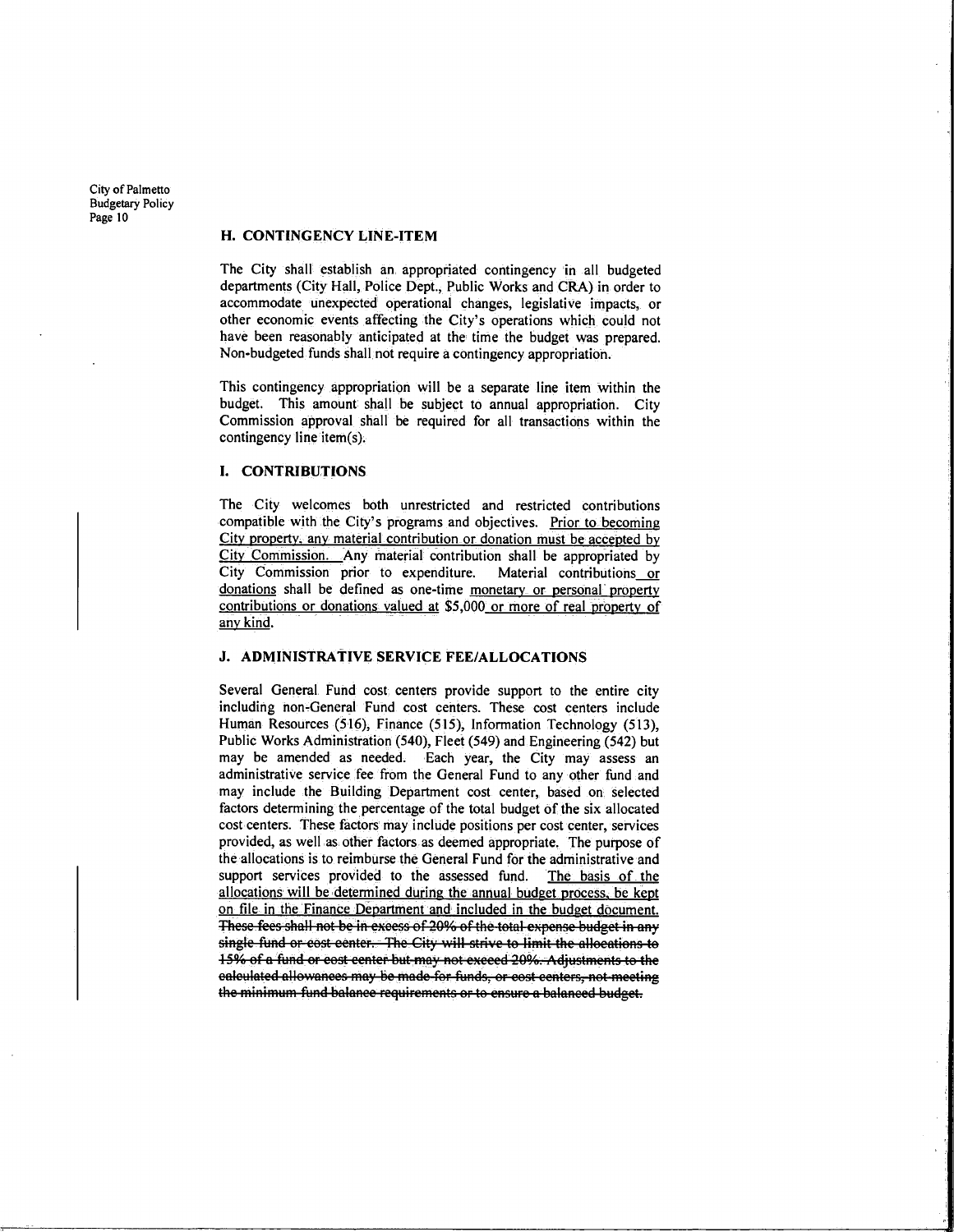#### **SECTION 6. REVENUE BUDGETS**

# A. MONITORING REVENUES

Revenues will be monitored regularly and compared to established prior year trends to ensure collections are consistent with the trends. When collections deviate from the trend, corrective action will be taken immediately.

# **B. REVENUE FORECASTING**

Projection of revenues and other resources are critical in order to understand the level of funding available for services and capital acquisition. Projections for future budget periods help determine the likelihood that services can be sustained and highlight future financial issues to be addressed. Preparing revenue projections also enhances the City's understanding of revenue sensitivity to changes in assumptions and to controllable factors such as changes to <sup>a</sup> tax rate or fee. The City will prepare multi-year projections of major revenues and other resources

# C. ONE-TIME REVENUE SOURCES

To the extent practical, non-recurring revenues shall be utilized within the appropriate fund for items relating to non-recurring expenditures, capital or reserves to eliminate the fluctuations in funding operations with non-sustainable resources. Recurring revenues will be used for recurring expenditures.

## D. REVENUE OPTIMIZATION AND DIVERSIFICATION

The City shall attempt to optimize all appropriate revenue sources to achieve an effective mix of revenues, and shall continually seek new sources of revenue to broaden its revenue base. A forecast of revenues and past collection history of at least five years will be prepared annually as part of the budget overview and review prior to annual budget adoption. Ad valorem tax levies shall not exceed statutory millage rates. In summary, to adhere to stated revenue guidelines, the City will

- a Estimate its annual revenues by objective and analytical processes
- b Periodically recalculate the full cost of activities currently supported by user fees and charges to identify the impact of inflation and other cost increases
- c Set fees and user charges for each enterprise fund, such as Water, Sewer, Stormwater and Reuse, at a level that fully supports the total direct and indirect costs of operations and debt service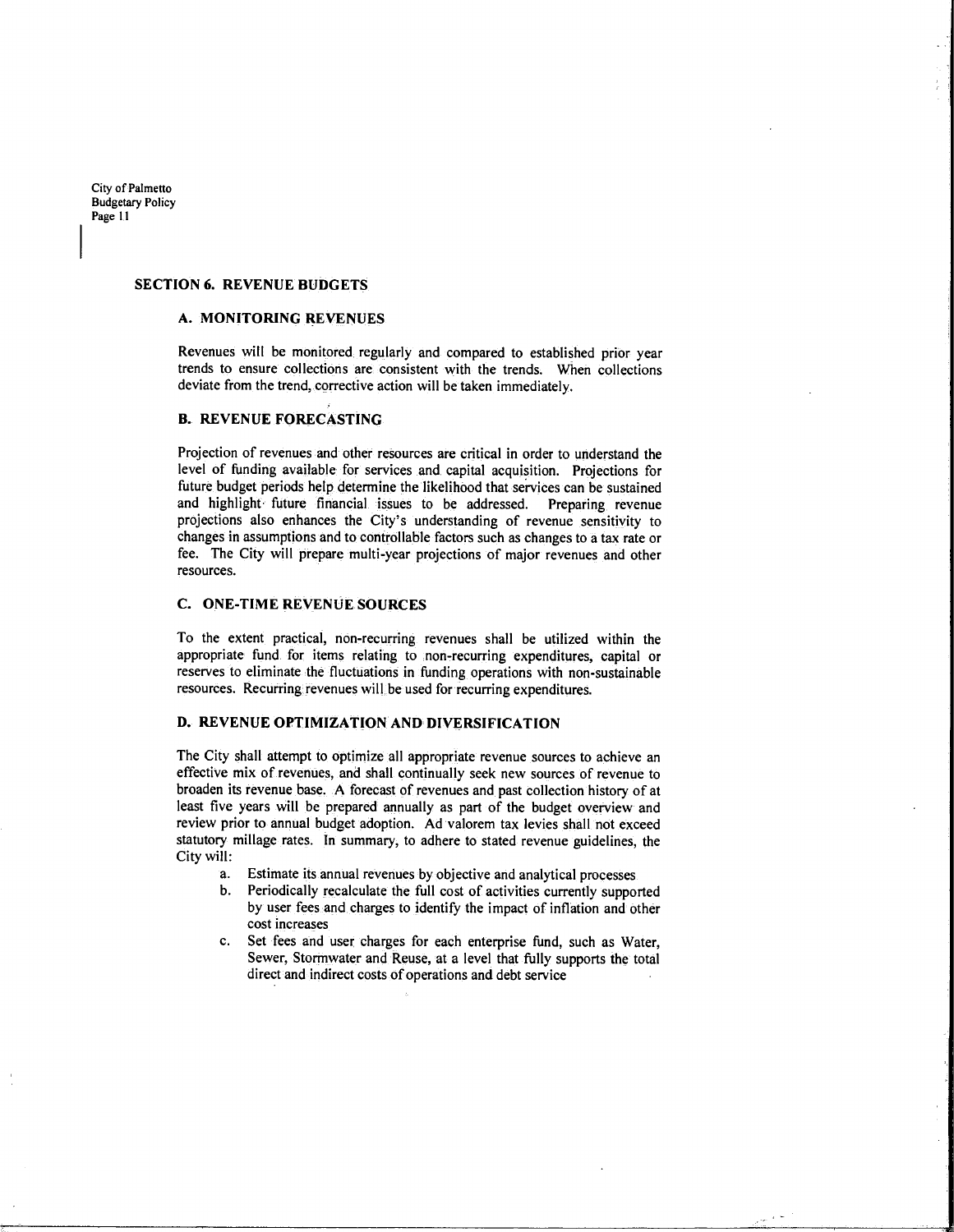- d. Not charge non-General Funds, or Building Department, more than 10% in administrative fees by the General Fund
- e. Maintain a diversified and stable revenue system to insulate it from short-term fluctuations in any one-revenue source

#### **E. GRANTS**

It is the City's policy that all applications and acceptance of grant funds be approved by the City Commission. If the City is in possession of an executed grant contract during the budget process, the grant will be fully budgeted. however if a contract has not been completed at the time of budget, a budget amendment to establish budget for the grant will be presented to Commission during the year.

Upon completion of a grant, programs once funded by grant revenues are reviewed on a case by case basis to determine whether the program should be continued utilizing City funds. The decision to continue will be made by the City Commission during the budget review process. The City has no obligation to continue either grant funded positions or grant funded programs if continued grant funding is not available. Based on the City's strategic plan and preliminary budget guidelines, staff will make grant allocation recommendations to the Commission

# SECTION 7. CAPITAL IMPROVEMENT PLAN

The City will prepare a five-year capital improvement plan (CIP) to be updated annually. This will assist in the planning, acquisition, and financing of capital projects. A major capital project generally is defined as an expenditure that has an expected useful life of more than five years with an estimated unit cost of \$20,000 or more, or an improvement/addition to an existing capital asset. Examples include building/infrastructure, construction, park improvements, utility improvements, land acquisitions, heavy equipment and computer/software systems.

Major capital projects within the Enterprise Funds will be budgeted in the fund which supports the project and funded with all available resources. Any major capital project supported by the General Fund or the Road and Bridge Fund will be budgeted in the Capital Projects Fund. For example, a water project will be budgeted within the Water/Sewer Fund and a road project will be budgeted in the Capital Projects Fund. Non-major capital projects/purchases will be budgeted in the operating budgets of the cost centers. Examples of non-major capital projects/purchases could include small upgrades to sidewalks, improvements to buildings under \$20,000, or any capital project/purchase under \$20,000. With the involvement of the responsible departments. the Finance Department will prepare the capital budget in conjunction with the operating budget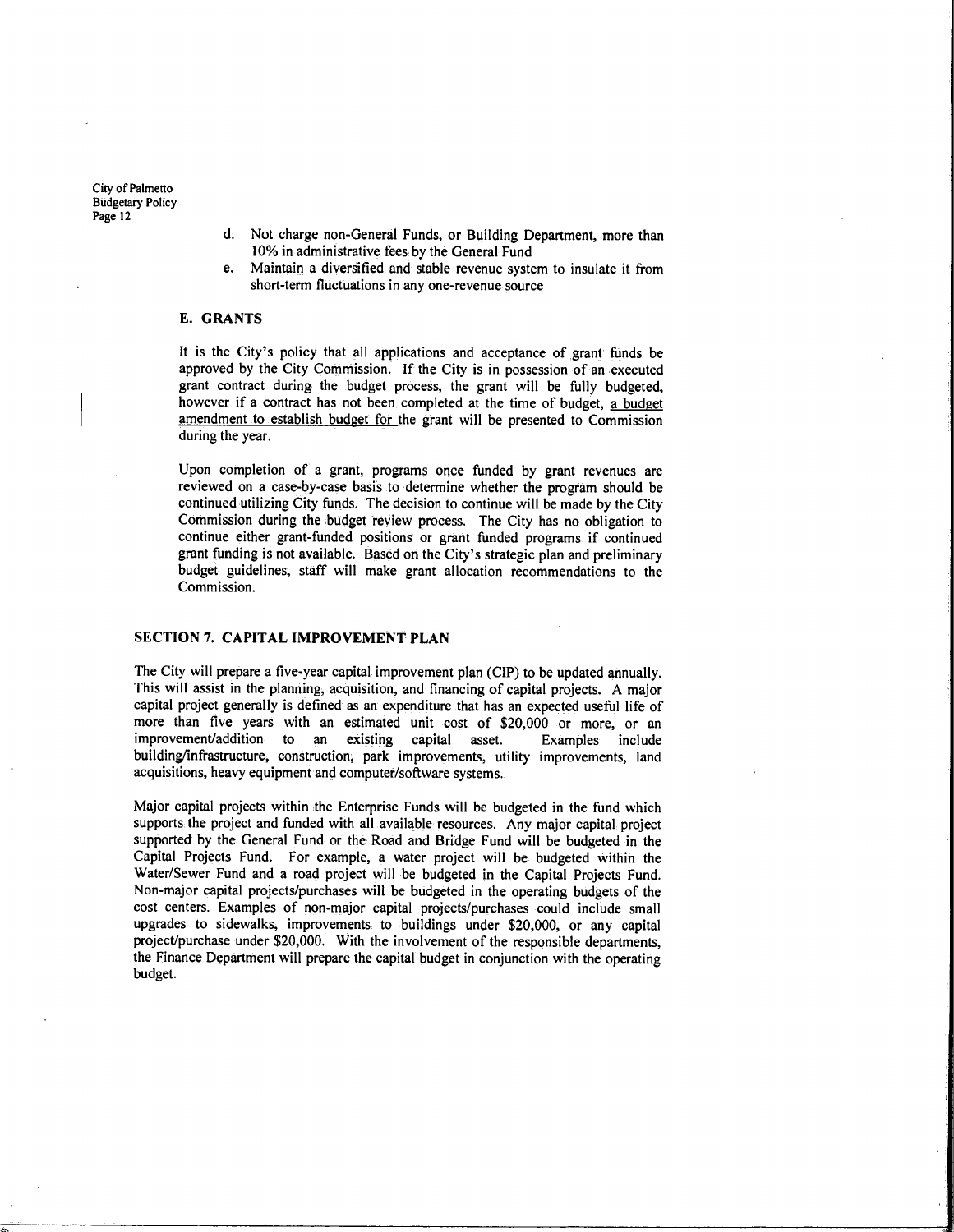# A. PROJECT LENGTH BUDGET

The CIP budget shall be developed based upon defined projects approved by the City Commission. Budget appropriation shall cover the period of time estimated to complete the project and include the complete project costs with contingency amounts as appropriate

#### **B. BUDGET PREPARATION**

Each department, in conjunction with the Mayor and City Commission, will identify potential capital projects throughout the year All identified projects will be added to the CIP document, regardless of available funding. These identified projects provide a method of tracking and planning for the future needs of the City. Every effort will be made to identify those projects committed by the City Commission

The City Commission will approve the five-year CIP plan however, only one year will be approved for budgetary purposes. In the event that unfunded projects are included in the CIP they will be listed as unfunded

#### **C. AUTHORIZATION** AMENDMENTS OF BUDGET ADJUSTMENTS AND

Department Heads must submit budget amendment requests transferring appropriations from one line item to another within the same project. The Finance Department and City Clerk shall review and approve all requests for budget transfers. Adjustments from appropriations that have been obligated, committed, or reserved for a designated purpose shall not be transferred until a formal de-obligation occurs. The de-obligation of budget dollars to a specific project will only occur after the completion of the project or when <sup>a</sup> project surplus is identified and funding is no longer necessary.

Projects requiring an increase/decrease in total project budget, or a transfer between projects, must have City Commission approval through a budget amendment. Transfers within line items of an individual project require notification of the Mayor who may inform the Commission

#### D. BUDGET CONTROL REPORTS

The City shall maintain a system of budgetary control reports to assure adherence to the budget. The City will prepare and distribute to departments, timely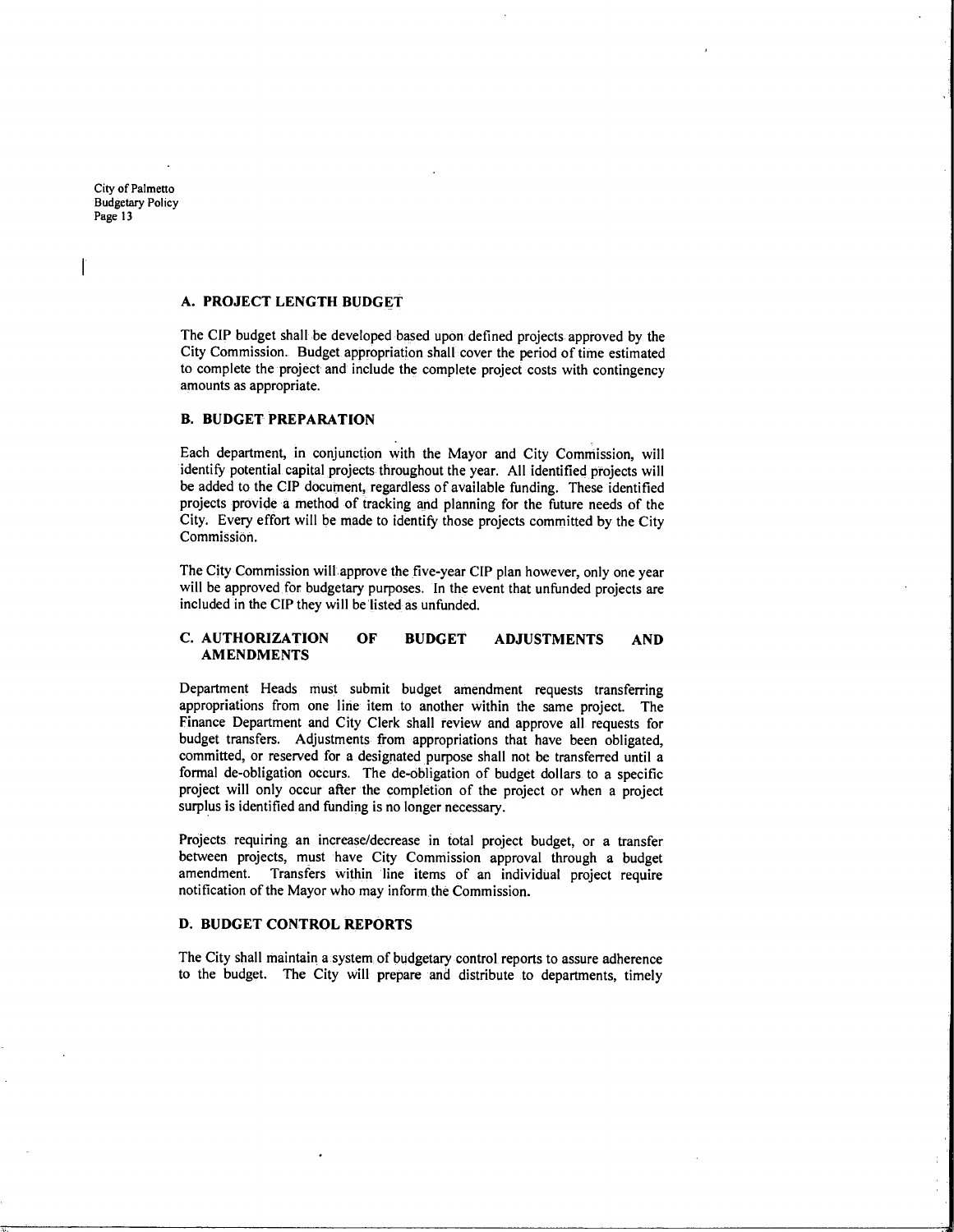> monthly financial reports comparing actual revenues, and outstanding encumbrances and expenditures with budgeted amounts

#### E. APPROPRIATIONS AT YEAR END

Capital project appropriations shaII carry forward to the subsequent budget period an equal amount of any encumbrances/purchase orders issued as of the close of the fiscal year. Purchases encumbered in the current year, but not received until the following year, must be charged against each department's subsequent year carry-over appropriation. Any remaining appropriation available by project at year-end must be re-appropriated.

## SECTION 8. SUBMISSION OF THE BUDGETS TO CITY COMMISSION

#### <sup>A</sup> ACTION BY THE CITY COMMISSION TO PRESENT STRATEGIC PLANS AND GOALS FOR THE BUDGET YEAR

Strategic planning is a comprehensive and systematic management tool designed to help the City assess the current environment anticipate and respond appropriately to changes in the environment, envision the future, increase effectiveness, develop commitment to the City's mission and achieve consensus on strategies and objectives for achieving that mission. The strategic plan should provide a long-term perspective for service delivery and budgeting, while establishing logical links between authorized spending and broad organizational goals. The City's objectives for a strategic plan will help determine how the resources available can be tied to the future goals and assist in the preparation of a long term financial plan

The City Commission will establish a strategic plan, along with the City's stated mission and objectives for achieving that mission <sup>A</sup> financial plan will be developed for a period of three to five years to assess the financial implications of current and proposed policies, programs and assumptions and illustrate the likely financial outcomes of particular courses of actions The strategic and financial plan will be reviewed annually.

# B. ACTION BY THE CITY CLERK AND MAYOR TO PRESENT **BUDGETS TO CITY COMMISSION**

The City Clerk must submit all proposed operating and capital budgets to City Commission by July for their consideration and review. The submitted budgets will be accompanied by a message from the Mayor and City Clerk containing a statement of the general fiscal policies of the city, the important features of the budget, explanations of major changes recommended for the next fiscal year, a general summary of the budget, and such other comments and information as they may deem pertinent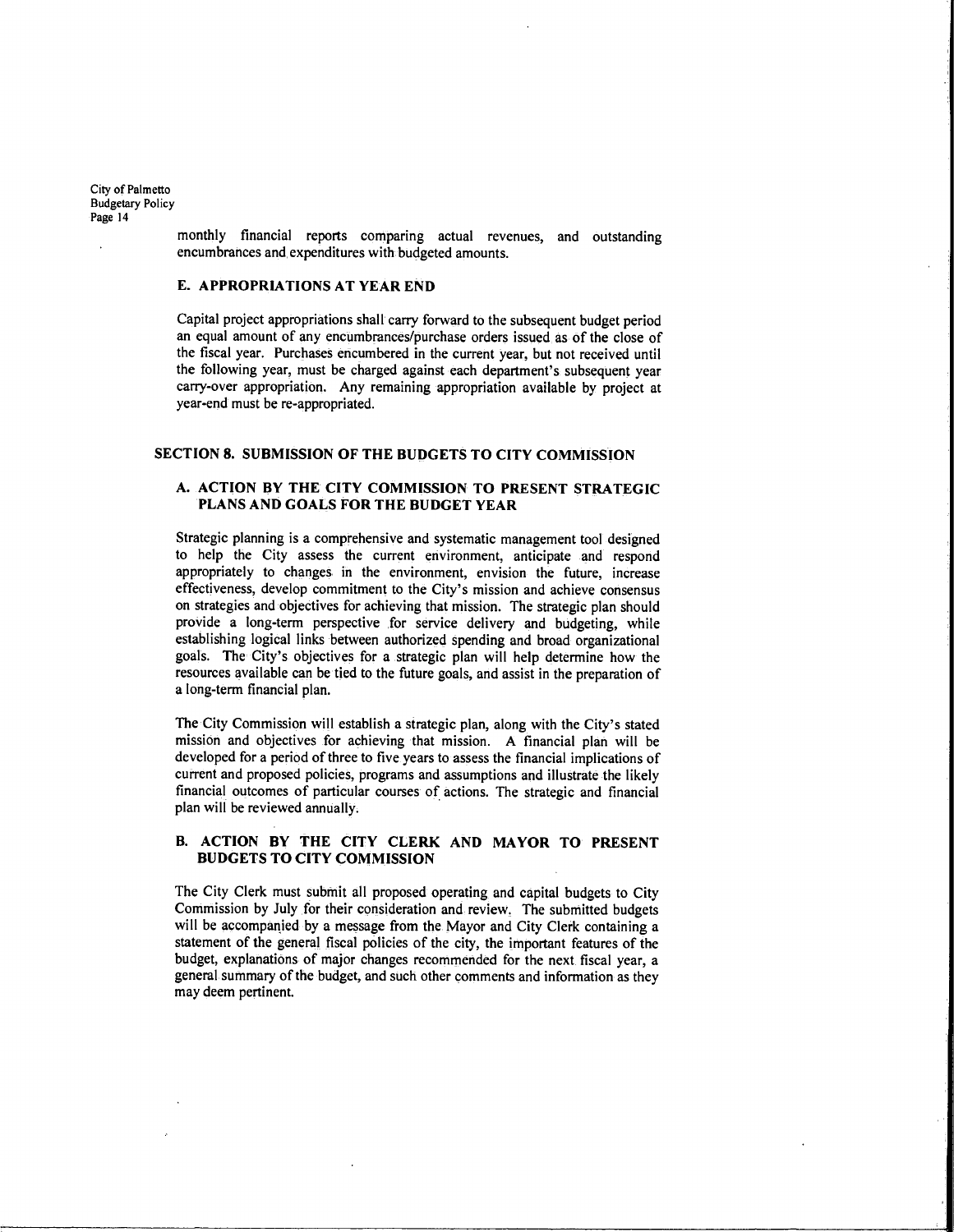> The operating budget, capital budget, the budget message, and all supporting documents shall be filed in the office of the City Clerk and shall be open to public inspection throughout the budget process in accordance with the Public Records Act set forth in Chapter 119, Florida Statutes.

#### C. PUBLIC HEARINGS AND ANNOUNCEMENTS

The City Commission will hold public meetings during middle through late summer to review the City's budget as presented to them by the City Clerk, and make changes as deemed necessary. Once all changes are made and the budget balanced, duly advertised public hearings will be held in accordance with TRIM rules as stated in Florida State Statutes

# D. PASSAGE OF THE BUDGET

City Commission shall adopt the operating and CIP budget through resolution in a timely manner according to the TRIM rules. Any subsequent changes to the budget will be addressed in accordance with amendment procedures previously stated.

SECTION 3. If any section, subsection, clause or provision of this resolution is held invalid, the  $\leftarrow$ remainder shall not be affected by such invalidity.

SECTION 4. All resolutions or parts of resolutions in conflict herewith shall be and hereby are repealed

-SECTION 5. This Resolution shall take effect as provided for by City Charter, Section 14, upon execution by the Mayor or, if disapproval occurs, upon reconsideration by the City Commission and passing of the Resolution by at least four (4) votes.

PASSED AND DULY ADOPTED, in regular session, by the City Commission of the City of Palmetto, with a quorum present and voting, this \_\_\_\_\_\_ day of  $.2010.$ 

#### -CITY OF PALMETTO, FLORIDA, BY

**COMMISSION** PALMETTO

AND THROUGH THE CITY OF THE CITY OF Formatted: Left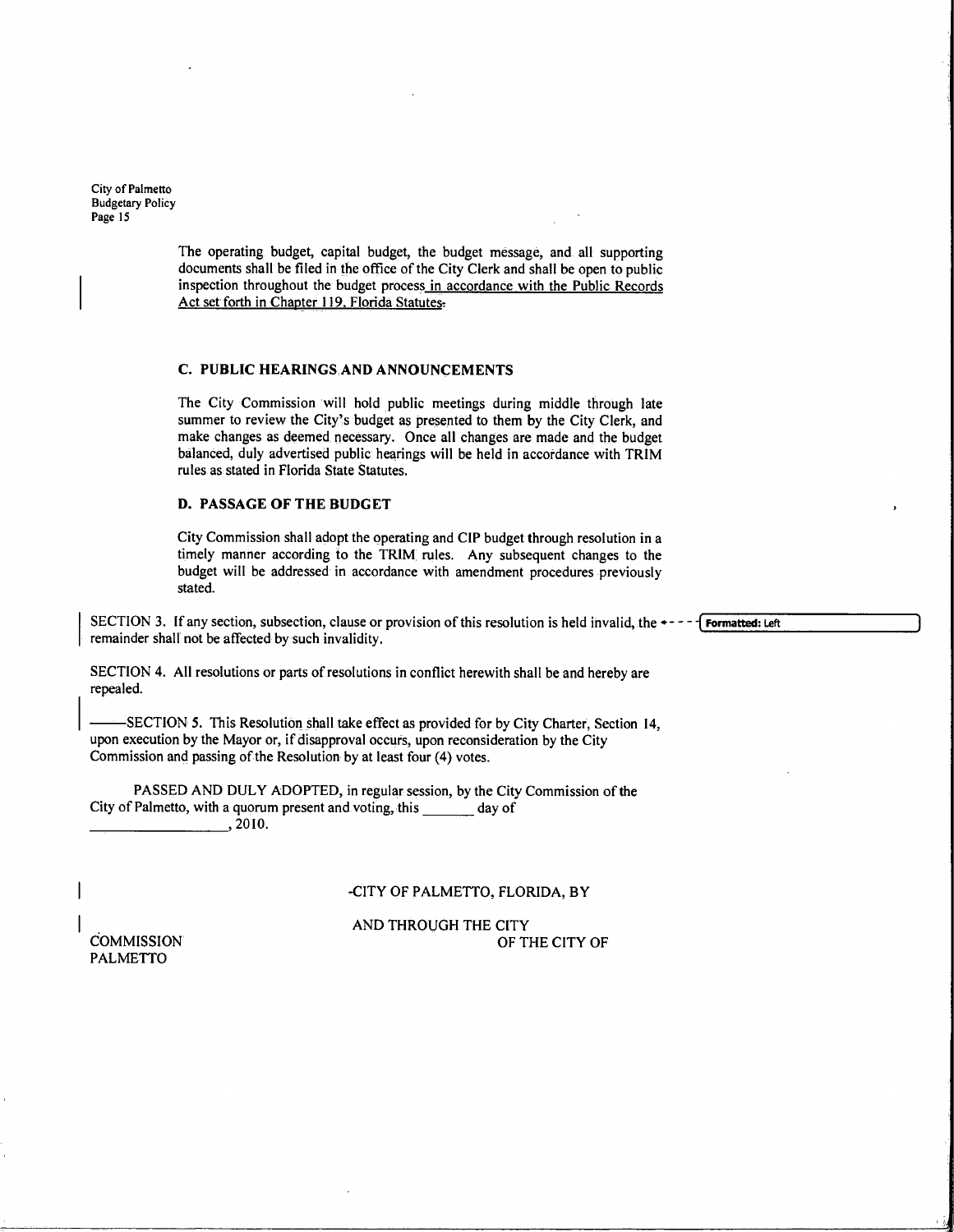|  | -------- |
|--|----------|
|  |          |

 $\bar{z}$ 

p

7

111

 $\bullet$ 

 $\bar{\mathcal{A}}$ 

MAYOR

l,

 $\hat{\boldsymbol{\beta}}$ 

SHIRLEY GROOVER BRYANT

ATTEST: James R. Freeman

City Clerk

 $\downarrow$